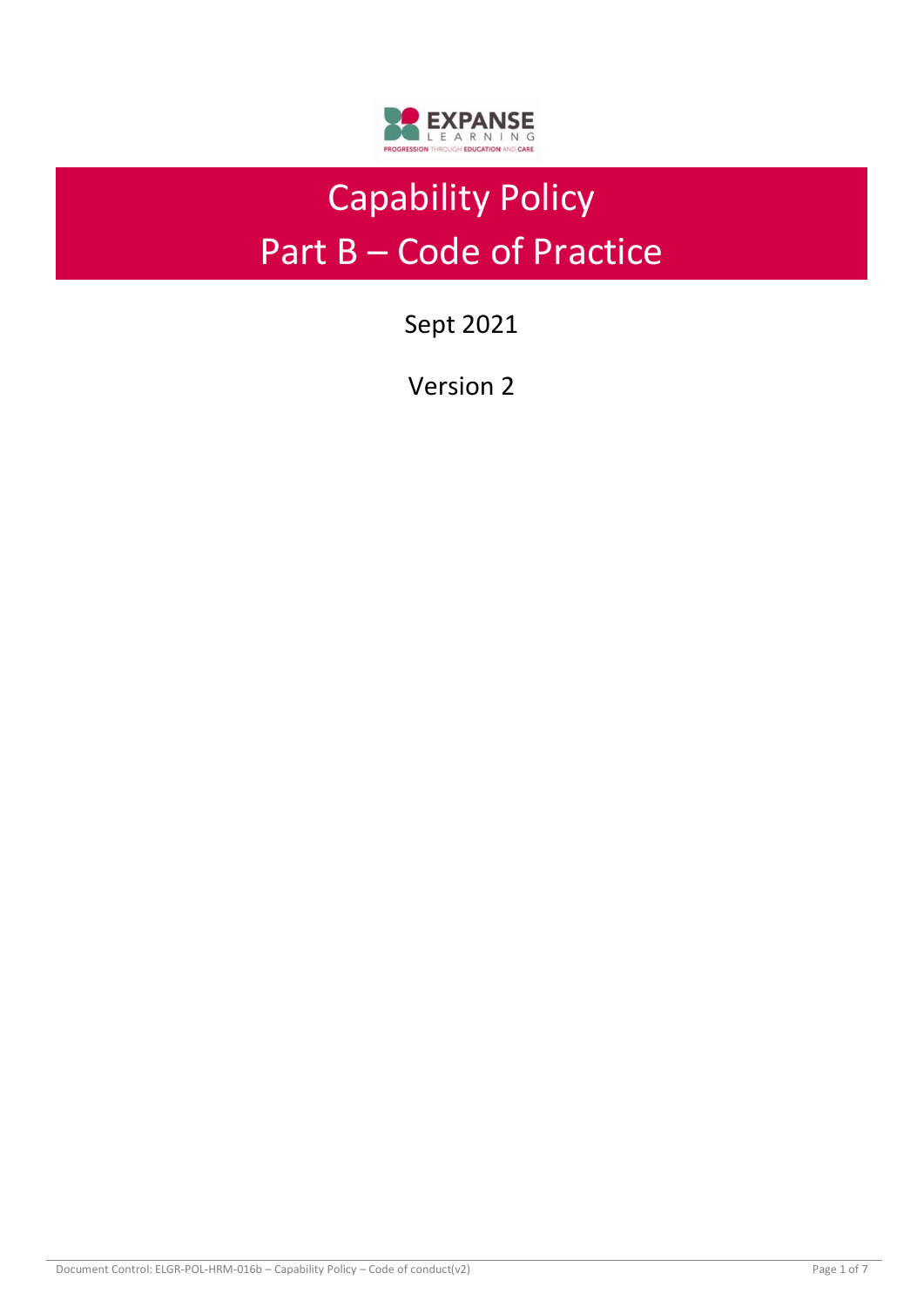# **1. Introduction**

This code of practice is for Line Managers responsible for dealing with the minority of staff who, following completion of probation, are failing to meet acceptable standards of work performance. This code must be read in conjunction with Expanse Learnings Capability procedure.

This procedure should only be used after the employee has been fully briefed on the job expectations, the issues for improvement, and offered meaningful training and advice. It should be borne in mind that there may be exceptional occasions when progress through the procedure may be accelerated (e.g. a serious breach of safety rules endangering the health and safety of others).

A general point to note is that failure to follow Expanse Learnings Procedures could render any subsequent action against the employee to be considered unfair, and action being taken against the company. Therefore, it is essential that the Procedure is followed.

Every Line Manager/supervisor is responsible for ensuring that each of their staff are aware of the standards of work performance expected of them. The Capability procedure applies only to work performance issues where the employee is not meeting acceptable standards. There is a separate procedure for dealing with misconduct (disciplinary procedure) and for performance issues related to long term ill health and short term/frequent absences (Sickness Absence Policy & Procedure).

# **Is it capability or lack of capability due to apparent ill health, or is it misconduct?**

It is not always easy to decide whether a person's poor performance is due to misconduct, capability or an absence issue.

Capability is usually defined as the skills, aptitude and qualifications or other physical or mental qualities necessary to adequately carry out the duties of the post in which the member of staff is employed. You need to consider why the employee cannot do the job:

- o Is it that they are inherently incapable of performing as required?
- o Are they unable to achieve the required standard despite making an effort to do so?
- $\circ$  Is there a persistent failure to obtain the necessary qualifications and so the full potential of the job cannot be realised?
- $\circ$  Is there a need for training or education of the employee which can be provided in a reasonable time scale?

# **Lack of capability due to apparent ill health or a disability**

This is a difficult area and as a caring employer Expanse Learning would be reluctant to take any action that could ultimately lead to the dismissal of an employee who is genuinely ill and/or has a disability. We are also required by the Disability Discrimination Act to take an employee's disability into account and to seek to make "reasonable adjustments" which could allow the employee to continue in employment. However, in some cases it may not be practicable to continue to hold a post for an employee whose performance or attendance is such that they cannot fulfil their duties. Grounds which may lead to dismissal in the case of ill health could fall into two categories, long term sickness or persistent frequent/short term absences.

# **2. Misconduct**

You need to know why the employee is not willing to do the job:

- o Are they failing to meet the required standard of performance through their own carelessness/negligence?
- o Are they failing to operate at their full potential the abilities that they possess?

# **What causes under performance?**

When dealing with poor performance a Line Manager must consider the cause. It is important to establish as far as possible, the reasons for the performance so that appropriate support can be provided.

The causes could relate to:

- o **Skills & Knowledge –** do they have the necessary knowledge and/or skills to do the job? You need to consider for instance, is the lack of knowledge due to poor recruitment, or have the needs of the job changed over time. In these circumstances, it may be appropriate to consider targeted training in specific skills/knowledge areas.
- o **Problems outside work -** Work performance can be affected by factors outside of work, e.g. family illness, financial difficulties, the breakdown of a relationship. As the individual's Line Manager, you should explore such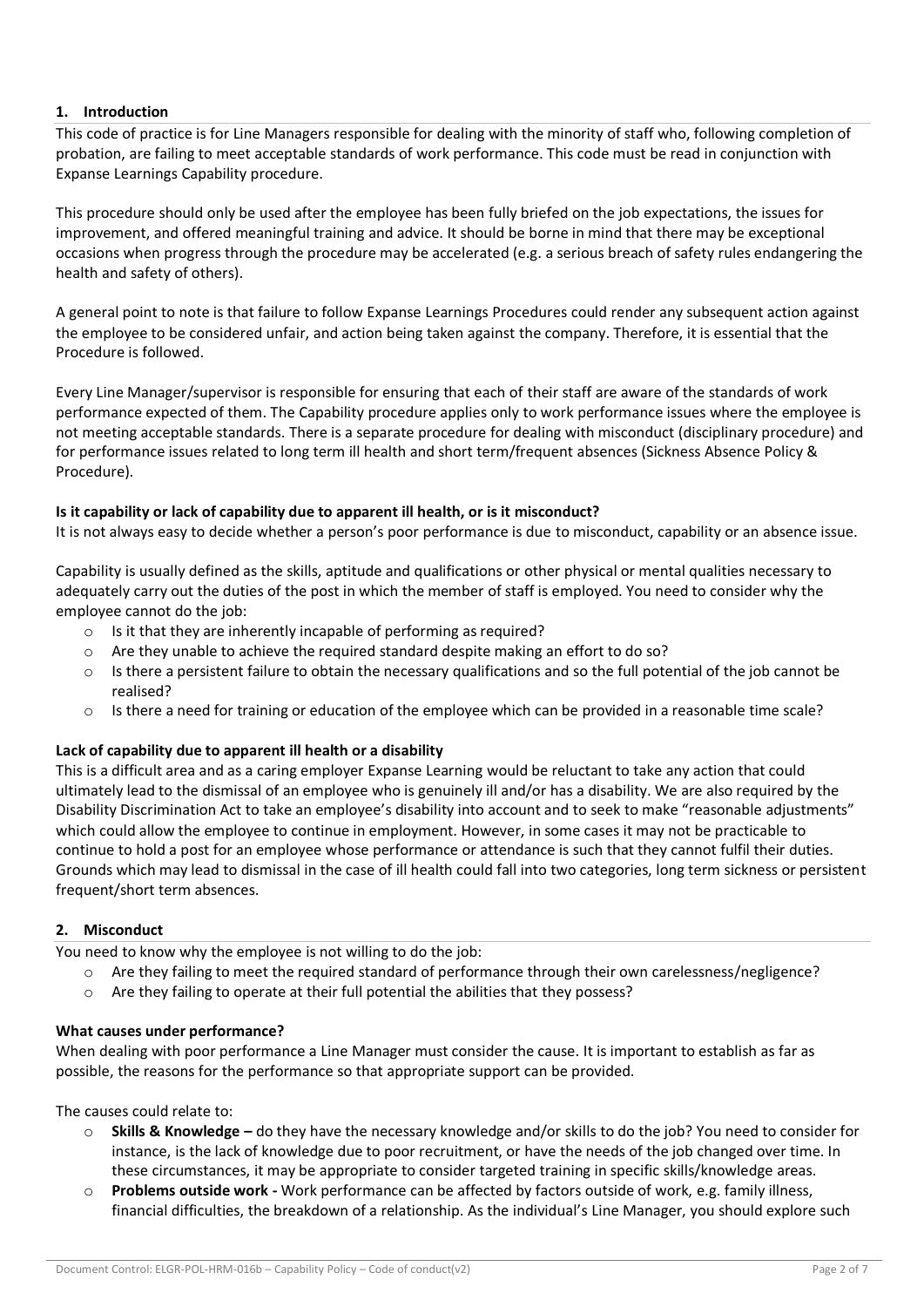issues sensitively and consider what support can be provided, e.g. an employee may need some time off to adjust to significant life changes, counselling may be appropriate, or possibly referral to Occupational Health.

- o **Factors inside workplace -** Work performance can also be affected if an employee is being harassed or bullied. Again, this needs to be handled sensitively. Should an employee advise that this is the situation, Expanse Learning has appropriate policies to deal with such matters, e.g. dignity at work and/or disciplinary procedure. Should an allegation relate to the Line Manager, then arrangements should be made by HR to organise another appropriate member of staff to continue to deal with this matter.
- o **Lack of information, materials, education or training** If a person has not been fully trained, equipped or educated they may be unable to meet the otherwise reasonable expectations of their role. Training or equipment needs may have to be identified and discussed.

# **What mechanisms are available to support the employee?**

It is important when capability issues arise, that the nature and cause of underperformance is identified so that appropriate support can be provided, and the problem corrected. It is essential that as the Line Manager you draw up a programme of action and support. Below are some suggested support strategies. Not every strategy will be appropriate in every case, although regular meetings and training are likely to form part of any support package:

- o **Regular planning meeting with Line Manager -** This allows problems to be discussed, solutions identified and for progress to be monitored. You will need to consider how frequently these meetings should take place, for instance they may need to take place monthly, fortnightly or weekly, depending on the timescale agreed for allowing the required standard of performance. Regular planning meetings allow for difficulties to be identified and resolved at an early stage.
- Work Observation It may be appropriate for the Line Manager/supervisor or other appropriate person to directly observe the work performance of an employee. Any observation would only be following appropriate advance notice to the employee. Normally verbal feedback should be given immediately following the observation to the employee, followed by a written report.
- o **Training -** Reasonable training may need to be provided, this may include, short courses, distance learning or 'on the job' training.
- o **Technology/Equipment -** Where necessary and reasonable the introduction of new technology/equipment may assist an employee in performing his/her duties. It is important that appropriate training be given.
- o **General Resources -** Is the range of resources, e.g. people, financial, physical, available to the employee adequate and appropriate to the job?
- o **Work Shadowing -** Would the employee benefit from observing the work of others, inside or outside Expanse Learning – this could include a period of work shadowing.
- o **Mentor/Buddy System -** Would the employee benefit from a member of staff (other than their Line Manager) being assigned as a mentor or buddy? They would have expertise in a particular area(s) of concern and would provide advice to the employee.
- o **Self Help -** Encourage the employee to identify areas in which she/he considers support is required, and to identify how this support could be delivered.
- o **Variation to Job -** Where a member of staff fails to attain or maintain the required standards it may only be in a part of their overall duties and it will not necessarily undermine their capability to undertake a significant element of their job. In these cases, consideration, where appropriate, should be given to changing their involvement in that part of the job. This consideration should be given at all stages in this procedure.

The suggestions provided above are for information only so that Line Managers can be as well informed as possible, but they should not be seen as exhaustive or indeed mandatory. Each case should be considered on its own merits, and it will not always be appropriate to deal with each case in exactly the same way and this also extends to the type of support provided. Line Managers should not feel obliged to offer all of the suggested support listed above and neither should members of staff expect that all this support is available to them; the key consideration is reasonable support.

# **3. Review Periods**

What is a reasonable period to provide an employee with adequate opportunity to improve or sustain their performance?

The timescales adopted for the various stages of this procedure will vary in accordance with the seriousness of the problem, the member of staff's role, whether the problem relates to a specific or broader difficulty, and the time period which the problem has existed. In certain cases, for example, where the provision of an important service is jeopardized, the period given for improvement may need to be quite short. The review period agreed at the informal stage or stage 1 or 2, i.e. the period the Line Manager will monitor and assess the member of staff's performance should normally range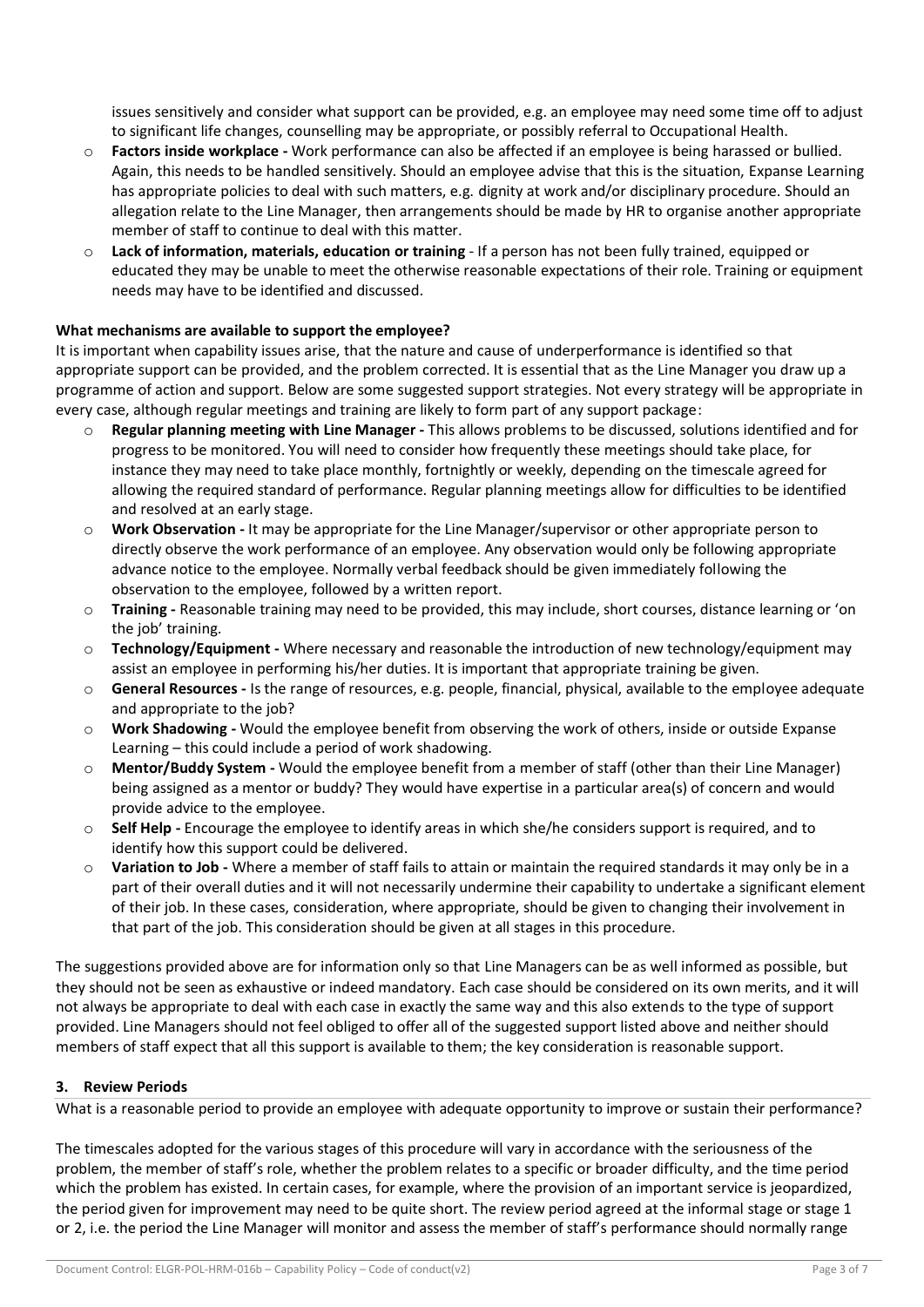from between two to twelve weeks. It will be for the Line Manager to determine what is a reasonable period, for example a receptionist having difficulty performing to a satisfactory standard may only require a two week period to assess and monitor their performance, whereas a Teacher who is not delivering in terms of publications or the submission of grant proposals may need a period of months to be provided with sufficient time to improve.

# **Where does Staff Development Review (SDR) fit with this process?**

SDR meetings occur termly and provide an opportunity to allow structured discussions about performance, development and review between a member of staff and their Line Manager. If there are any issues to do with performance, they should not be stored up for the annual meeting, however once performance issues have been raised, they should be referred to within the SDR meeting, which should continue as normal.

# **4. Preparing for Meetings**

What you should consider when arranging meetings under the Capability Procedure:

- $\circ$  Tell the employee what the meeting is about. For formal meetings this should be done in writing, confirming the date, time, purpose and location of the meeting.
- For formal meetings give appropriate notice  $-$  do not 'spring' a meeting on an employee. Account must be taken of the requirements set out on scheduling of meetings as contained in the General Principles section in the capability procedure.
- o Ensure the room to be used is private and interruption free.
- $\circ$  Prepare in advance by identifying the areas of underperformance and gather sufficient information/supporting evidence to enable a fair and informed decision.
- o Inform the employee of the areas of underperformance and where applicable supply them with copies of the relevant documents/evidence.
- o Consider whether any support mechanisms may be available.
- $\circ$  Give some consideration before the formal meeting to an improvement plan, including appropriate timescales and the frequency of monitoring meetings.
- $\circ$  Advise the employee of their right to be accompanied by a trade union representative or a work colleague to formal meetings.

Prior to the discussion with the employee the Line Manager should fully prepare by considering a number of points including but not exhaustively:

- o What is the nature of the job and the specific tasks and responsibilities?
- o How will the employee know this? Example by reference to job description, EDR records, etc.
- o What are the required standards?
- o Are the standards appropriate to the level and nature of the job?
- o Have proper equipment, support and other facilities been provided? Has the employee received appropriate development?
- o Is there adequate support, assistance and supervision?
- o What additional support would help the employee for example, Occupational Health Services, Counselling, or mentoring?
- o Is the employee's physical or mental health a factor?
- o Are there actions taken by the employee's Line Manager which may prevent the employee from working effectively?
- $\circ$  Are there organisational factors impacting on the employee, e.g. high sickness or poor performance levels within the team, unclear procedural requirements?
- o Are there external factors impacting on the employee e.g. availability of external grant funds, issues with collaborators?
- o Are there personal circumstances that should be taken into account?
- o What can reasonably be done to enable, encourage and empower the member of staff to attain the required level of performance?

# **5. How to conduct meetings**

A Line Manager should:

- o Provide the employee with a copy of the procedure
- o Make allowances for the employee to be concerned and anxious.
- o Plan breaks and be prepared to adjourn the meeting if necessary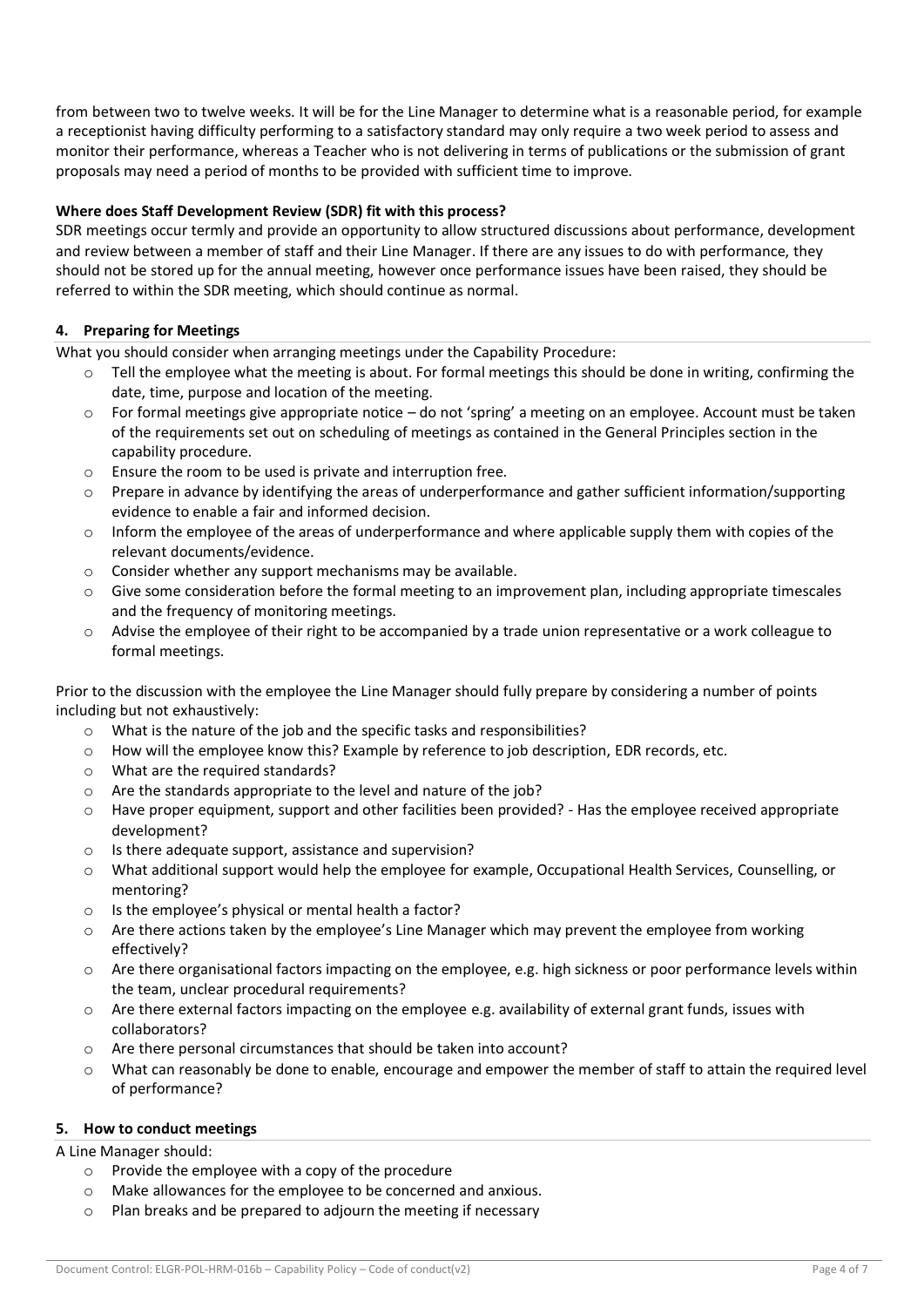- $\circ$  At the formal stages arrange for a private room to be available where the employee can confer with his/her trade union rep, or work colleague.
- o Ensure the employee has every opportunity to state his/her view
- o Where appropriate ensure all those present are introduced, with their roles explained and state the purpose of the meeting.
- o Keep control of the meeting and ensure you cover all the issues and agree an improvement plan.
- $\circ$  At the end of the meeting summarise what has happened and what will happen.
- o At the end of the formal stages confirm the right of appeal.

## **6. Note taking at meetings**

It is important that notes are kept of all meetings, both informal and formal meetings. At formal meetings, the HR Administrator should accompany the Line Manager to take notes. Advise the employee that he/she will be sent a copy of the notes for information. If the employee disagrees with the notes, then he/she should be advised to set out the disagreement and forward to the HR Administrator and the Line Manager. A copy of the notes of the meeting (both the informal and formal meeting) together with the improvement plan should be sent to HR for information.

#### **7. Improvement plans**

The improvement plan should clearly set out the required standards of performance and what action is required by the employee to achieve those standards. It should also set out the support mechanisms and the review period should be clear. The improvement plan should be outlined at the meeting, where possible obtaining the employee's agreement to it. A copy of the improvement plan should be sent to the employee, HR and the Line Manager.

#### **8. Informal Action**

Informal consultation provides an opportunity to discuss a problem with an employee and to try and jointly find a solution. It provides an opportunity to rectify situations before it is necessary to enter the formal stages. Its intention is to improve performance.

## **9. Conducting an Informal Meeting**

Where a performance issue is identified, the Line Manager must establish the facts and gather information to ensure that he/she is clear about the problem, with supporting evidence where available. The Line Manager needs to consider this information and decide whether or not it is appropriate to have an informal discussion, or if the matter is sufficiently serious to go straight to the formal stages. The purpose of the informal meeting is to deal with the substandard performance without starting the formal procedure.

At the informal meeting the Line Manager will:

- o Explain how the performance does not reach acceptable standards.
- o Clarify (if necessary) what the required standards are. Provide the employee with the opportunity to respond.
- o Explain that the meeting is not part of the formal process but that if matters do not improve the formal procedure may be adopted.
- o Identify any support that may assist.
- o Offer guidance and encouragement.
- o Outline the improvements required and the timeframe.

The Line Manager should keep a note of the meeting, sending a copy to the employee together with an improvement plan as appropriate. A copy of the notes and improvement plan should also be sent to HR and the Line Manager.

#### **10. Formal Action**

The formal procedure is to be used when an informal approach has failed or if the matter is serious and it is appropriate to immediately use the formal procedure. You should discuss the situation with the HR Administrator before proceeding to the formal stages.

Normally all stages of the Capability Procedure will be followed but in certain cases, where the actual or potential consequences of the poor performance are very serious, for example contravention of a safety rule which endangers the health and safety of others then adopting the whole of the procedure may not be appropriate. In exceptionally serious cases where dismissal is a possibility, the procedure may commence at stage 3 but before moving directly to this level, you must consult with HR.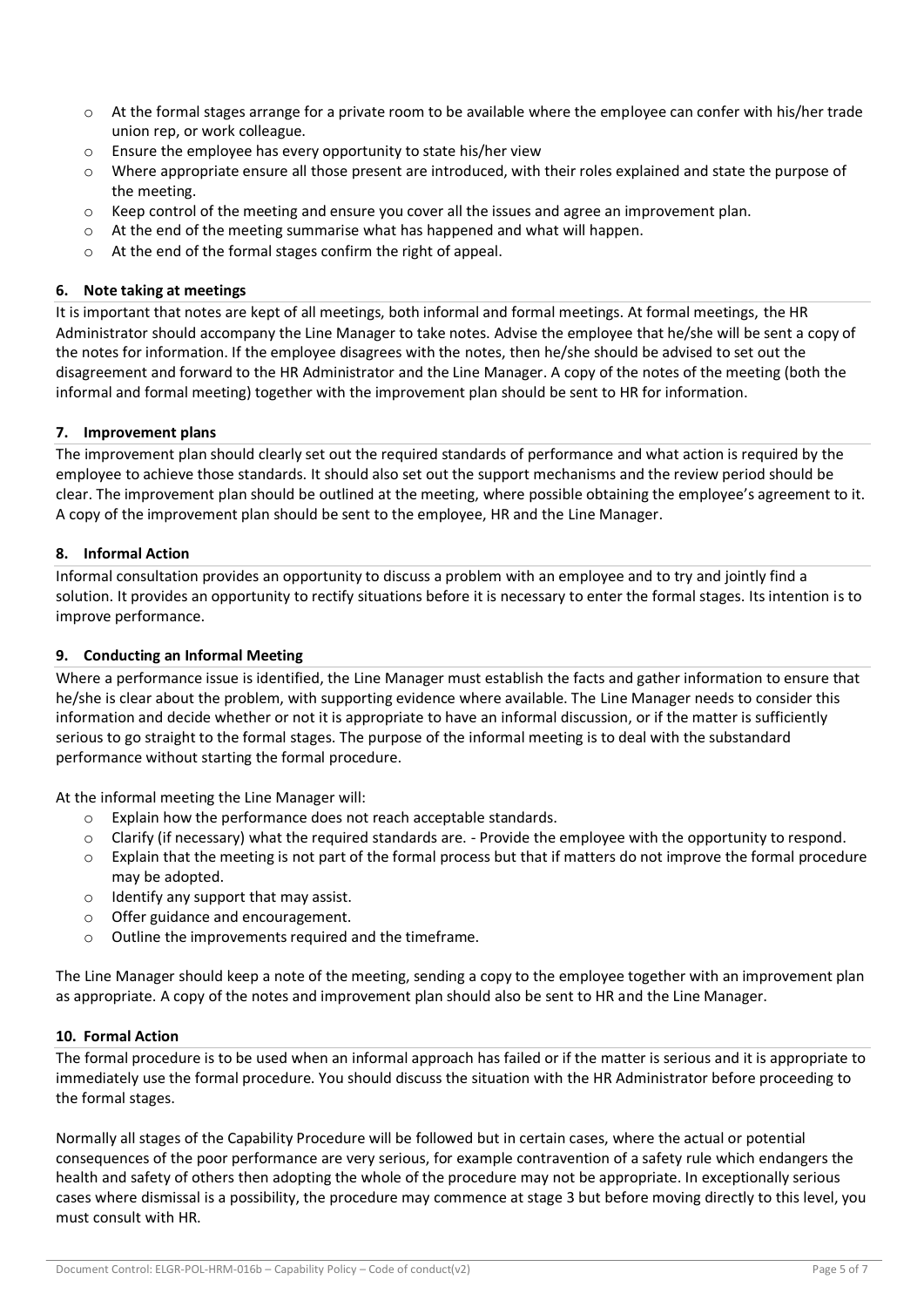# **11. The right to be accompanied at Formal Meetings**

When arranging formal meetings, Line Managers should take account of the requirements set out on rights of representation in the General Principles section of the procedure which, amongst other things, sets out the role of the union representative or a work colleague at a formal meeting.

# **12. Appeals**

All employees have the right to appeal against any decision made at any of the formal stages in the Capability Procedure. All appeals should be made in writing outlining the reasons for the appeal, to the Head of Corporate Services within 10 working days of a formal meeting or hearing. The letter confirming the Line Manager's decision must set out the fact that the employee has a right of appeal and how that right may be exercised. Appeals will be heard as soon as practicably possible and normally within 15 working days of receipt of the appeal letter.

Appeal hearings against formal cautions or dismissal will consist of a formal interview conducted by a single person (adjudicator) nominated by the Head of Corporate Services who will be a Line Manager senior in authority to, or at the same level as, the Line Manager who applied the sanction and will not have been previously involved in the case and will involve the employee and the Line Manager who took the decision/action resulting in the appeal. The employee maybe accompanied by a trade union representative or a work colleague.

# **13. Formal Procedure**

# *Stage 1 - Formal Interview*

A Line Manager must write to the employee after the first formal meeting confirming what has taken place. This letter should be sent as quickly as possible and the following information should be included:

- o The reason for conducting the formal interview
- o Employee's acknowledgement of lack of capability (if made)
- o The improvement plan, including any assistance offered.
- o Details of any alternatives to implementation of the Capability Procedure that were discussed and/or being considered.
- o Details of the review dates and the monitoring process.
- o The consequences of failure to improve (i.e. that the next stage of the procedure will be implemented and that the employees continued employment could be at risk.
- o The right of appeal and how it may be exercised.

#### *Stage 2 – Formal Review*

This meeting takes place at the end of the review period and provides an opportunity for the Line Manager and the member of staff to review performance to date against the improvement plan. The possible outcomes of the meeting and the appropriate responses may include:

- o All targets met and employee performing at a satisfactory standard: no further action required.
- $\circ$  Significant progress made but further limited support required to secure permanent satisfactory standard: extension of review period.
- o Targets not met or mitigating circumstances (e.g. ill health or non-provision of a vital part of the agreed support package): extension of review period.
- $\circ$  Targets not met: notify the employee that performance remains unsatisfactory and will continue to be monitored against the improvement plan. Consider revising the improvement plan. Consider alternative options listed in the procedure. Warn employee that if there is no substantial improvement after a further period of monitoring, further formal action will be taken that ultimately could lead to dismissal on grounds of capability.

The Line Manager must write to the employee including confirmation of the information set out above in stage 1, setting out what has taken place under stage 2, and detailing possible further action.

#### *Stage 3 – Final Review*

This review meeting will be chaired by a more senior level of management than the one who handled the case up to this stage. The outcomes of this review meeting and appropriate responses are likely to include:

o Targets met and employee performing at a satisfactory standard: no further action required.